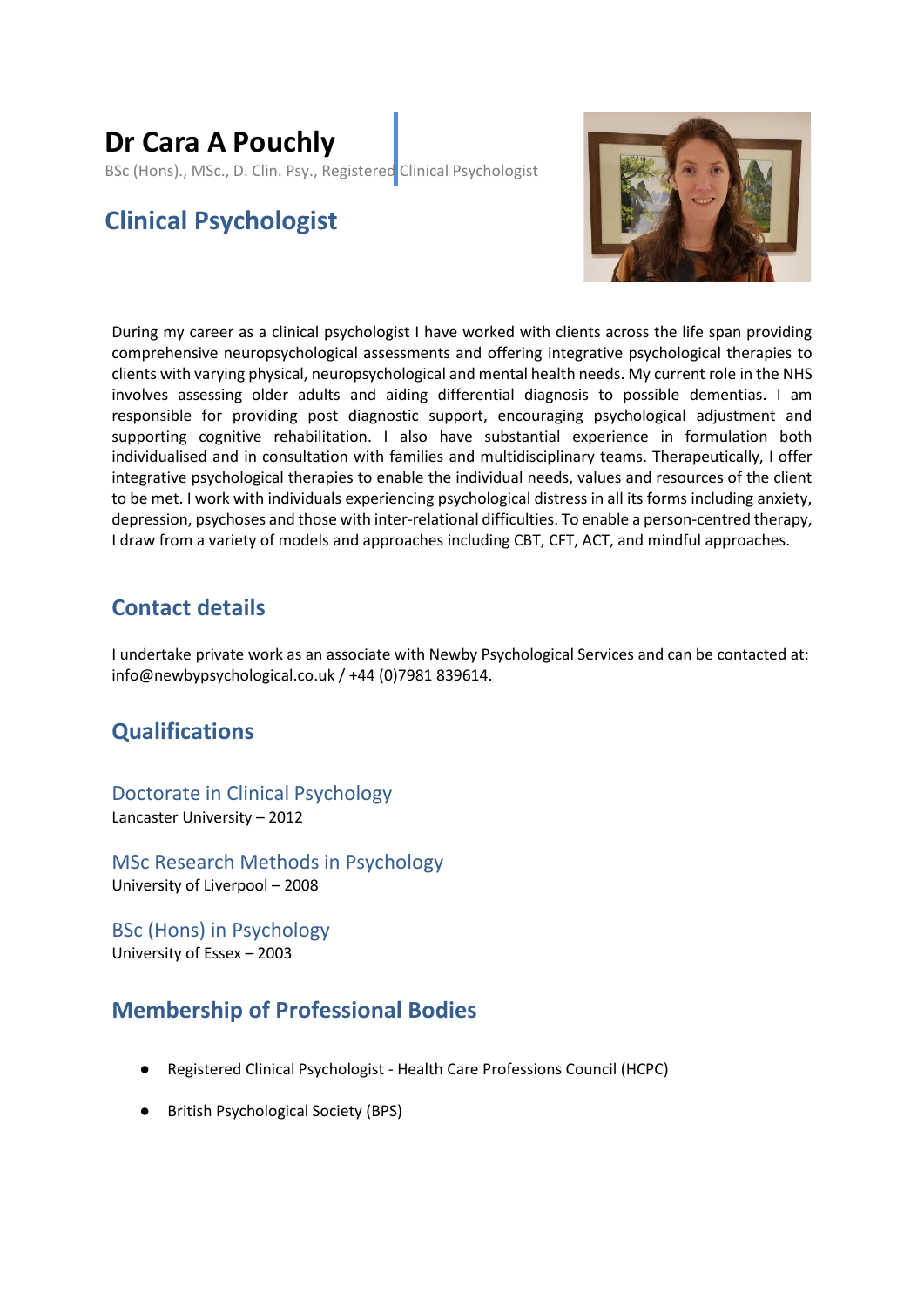# Associate Clinical Neuropsychologist November 2017 – present

**Newby Psychological Services Ltd**

**Experience**

In my role with Newby Psychological Services I undertake neuropsychological and capacity assessments and provide neuropsychological rehabilitation and therapy to support clients, families and staff with managing the impact of neurological injury and illness.

## Clinical Psychologist (8a) November 2014 – present

#### **Greater Manchester Mental Health NHS Foundation Trust**

Within this role I aid differential diagnosis of dementias via comprehensive neuropsychological assessment and in the writing of neuropsychological reports. I offer post diagnostic support to clients with neuropsychological health needs such as those with poor executive function, memory difficulties, language problems and/or visuo-spatial difficulties.

From 2014 - 2017 I also provided integrative talking therapies to older adults drawing on CBT, CAT, CFT, and ACT approaches to individuals with a range of mental health difficulties and neuropsychological diagnoses.

#### **Merseycare NHS Trust**

Working with Adults of working age with complex and enduring mental health needs I provided direct therapy with patients and offered consultation with client's their families and within multidisciplinary teams. I delivered groups on 'managing your mood'; Mindfulness (MBCT); and CFT. Talking therapies offered drew from various approaches as detailed above. I also offered a neuropsychological assessment service to assess for delayed developmental disorders or missed ABI.

# Clinical Psychologist (B7) (Locum post) September 2012 – January 2013

#### **Pennine Care NHS Trust**

This post was split between the Tameside Early Intervention Team (EIT), CMHT and Neuropsychology Service. I provided talking therapies to young adults with first onset psychoses offering CBT, DBT and Cognitive analytic informed approaches. I also delivered a variety of talking therapies to individuals with severe and enduring mental health difficulties. Within the neuropsychological service, I provided individual assessments to obtain neuropsychological profiles to enable psychological therapies to be adapted accurately and to inform families and teams.

## Trainee Clinical Psychologist October 2009 – October 2012

#### **Lancaster University/ Lancashire Care NHS Trust**

I completed my D. Clin. Psy. at Lancaster University. The course delivers academic teaching on a variety of psychological approaches. Clinical placements include the core areas of clinical psychology being child & adolescent, adult, older adult and learning difficulty. I specialised in a cognitive analytic therapy service.

### Assistant Psychologist Roles December 2005 - April 2009

#### **University Hospitals Aintree; National Autistic Society**

Offering neuropsychological assessments to patients on stroke wards; offering educational/academic based assessments for students on the autistic spectrum.

### Clinical Psychologist (B7) April 2013 – November 2014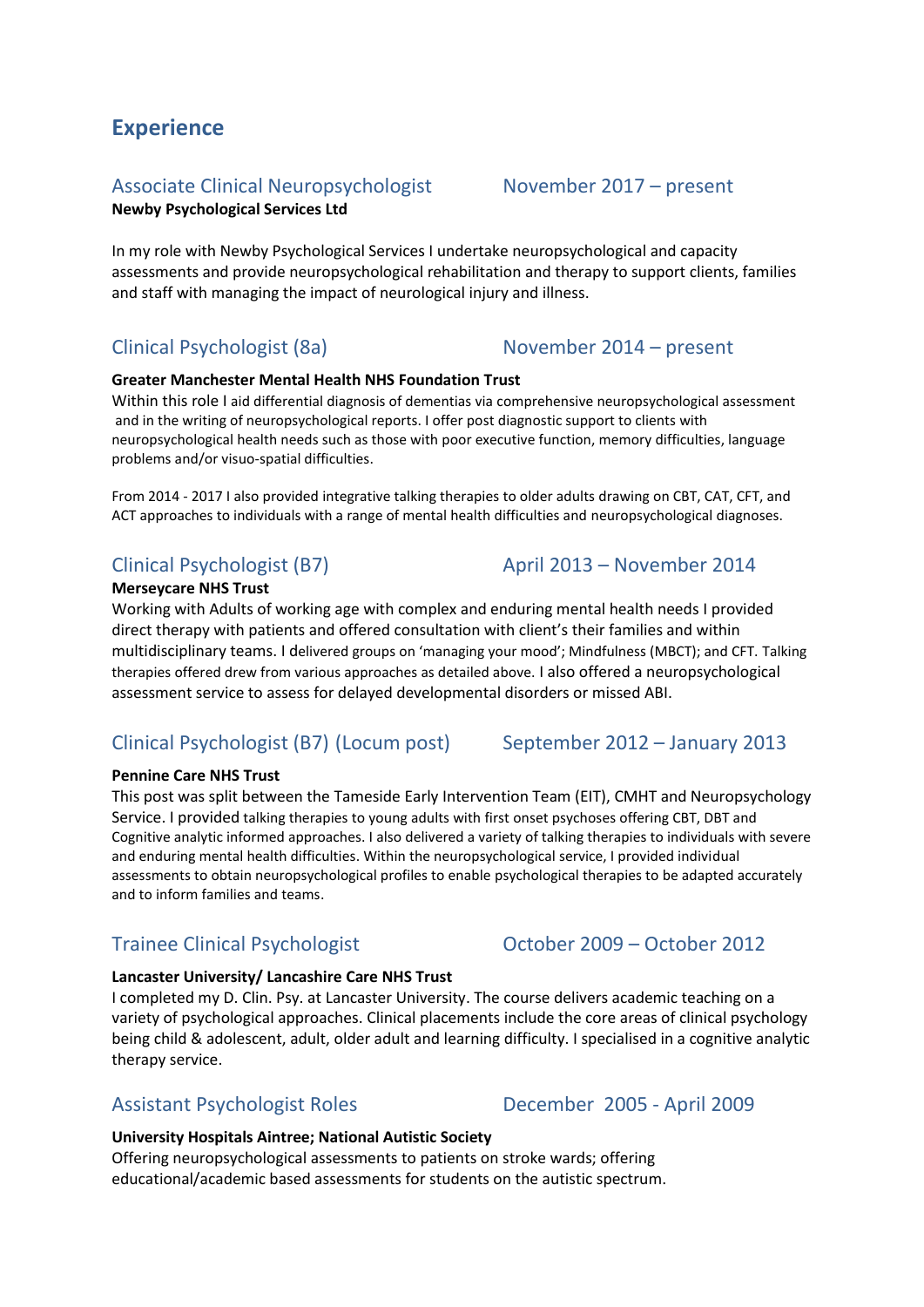#### **Relevant CPD**

Applied/Clinical Neuropsychology: Neurodegenerative Conditions University of Glasgow – November 2021

BPS Division of Neuropsychology 20<sup>th</sup> Anniversary Conference: From Neuroscience to Neuropsychological Practice London - 2019

Frontal Lobe Seminar Greater Manchester Mental Health NHS Foundation Trust – 2017

Neuropsychology in Clinical Practice Workshop University College London - 2016

Cognitive Stimulation Training Cognitive Stimulation Therapy – 2016

Workshops in Neuropsychology Canterbury Christ Church University – 2015

Mindfulness Based Stress Reduction Training (Staff) Merseycare NHS Trust – 2014

Narrative Therapy Summer School The Institute of Narrative Therapy - 2014

Introduction to Theory & Practice of CFT Compassionate Mind Foundation – 2013

Supervisory Training Lancaster University 2012/2013

#### **Publications**

Cara A. Pouchly, Louise H. Corbett, Kati Edwards, (2013)

"Life story work – overcoming issues of consent and confidentiality", Quality in Ageing and Older Adults, Vol. 14 Iss: 2, pp.116 – 127 Pouchly, C. A. (2012). A narrative review: arguments for a collaborative approach in mental health between traditional healers and clinicians regarding spiritual beliefs [Mental Health,](http://www.ingentaconnect.com/content/routledg/cmhr)  [Religion & Culture,](http://www.ingentaconnect.com/content/routledg/cmhr) 15, (1), 65-85. doi: <http://dx.doi.org/10.1080/13674676.2011.553716>